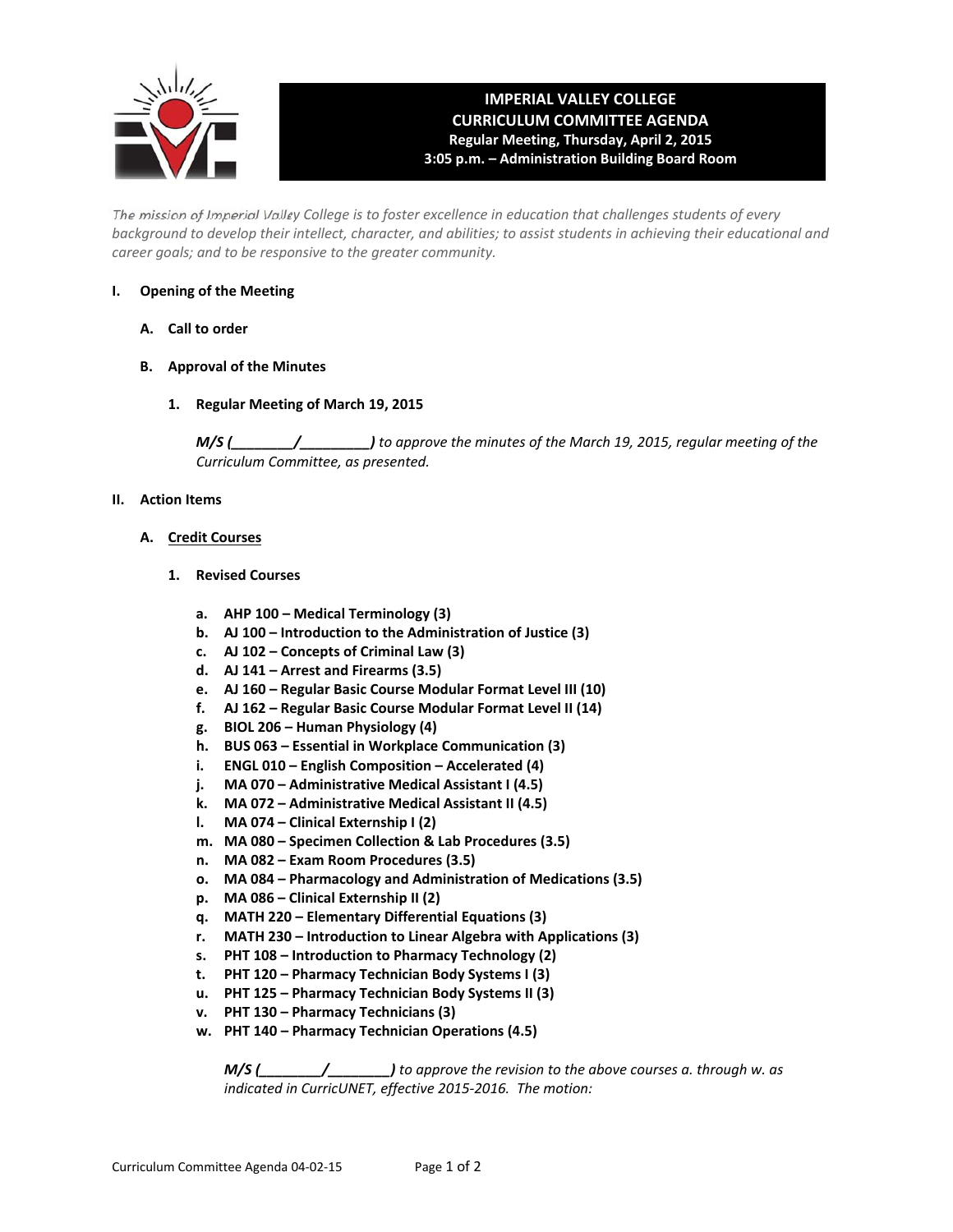#### **B. Distance Education Courses – Addendum Documentation**

## **a. CIS 163 – Cisco CCNA Discovery 2: Routing and Switching Essentials (4)**

*M/S (\_\_\_\_\_\_\_\_\_/\_\_\_\_\_\_\_\_\_\_) to approve the Distance Education Addendum for CIS 163, effective 2015‐2016, to provide greater access and allow the inclusion of all modalities of learning, as presented. The motion:*

## **C. Degrees and Certificates**

## **1. Revised Degree and Certificate**

## **a. Agricultural Business Management Certificate**

*M/S (\_\_\_\_\_\_\_\_/\_\_\_\_\_\_\_\_) to approve the revision to the Agricultural Business Management Certificate, effective 2015‐2016, as presented. The motion:*

## **b. Agricultural Science (Agriculture Plant Science for Transfer)**

*M/S (\_\_\_\_\_\_\_\_/\_\_\_\_\_\_\_\_) to approve the revision of Agricultural Science Degree into the Agriculture Plant Science for Transfer Degree, effective 2015‐2016, as presented. The motion:*

## **2. Designation of University Studies Degree**

*M/S (\_\_\_\_\_\_\_\_/\_\_\_\_\_\_\_\_) to approve the designation of responsibility for University Studies to the appropriate departments by area of emphasis as indicated in the degree, effective 2015‐2016. The motion:*

## **III. Discussion Items**

#### **IV. Information Items**

**1. Overview of Learning Services Department Reorganization Plan ‐ (James Patterson)**

#### **V. Other Items**

**VI. Next Regular Meeting: April 16, 2015, 3:05pm in the Board Room**

#### **VII. Adjournment**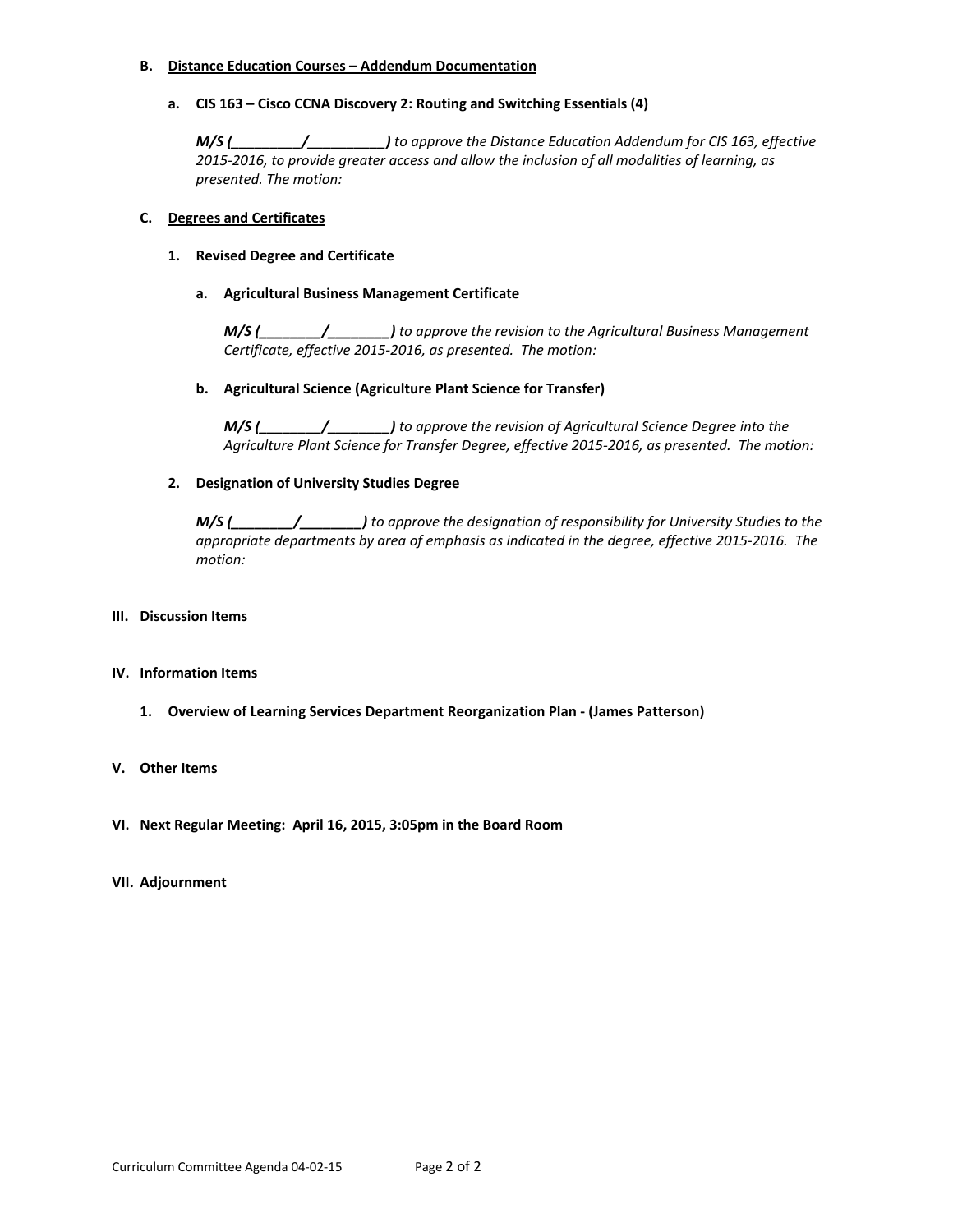

## **IMPERIAL VALLEY COLLEGE CURRICULUM COMMITTEE MINUTES (Unadopted) Regular Meeting, Thursday, March 19, 2015 3:05 p.m. –Board Room**

**Present:** │ □Nicholas Akinkuoye │ ⊠Craig Blek │ ⊠Susan Carreon │ □David Drury **ØKathleen Dorantes │ □Gaylla Finnell │ ØDaniel Gilison │ ØCarol Hegarty ØAllyn Leon** | ØJose Lopez | ØNorma Nava | ØTrinidad Argüelles Frank Rapp Jose Ruiz Sydney Rice Veronica Soto  $\Xi$ Kevin White  $\Box$ Cathy Zazueta  $\Box$ ASG Representative Claudia Curiel **Consultants:** │ □Tina Aguirre │ □Gloria Hoisington │ ⊠Ted Cesar │ □Becky Green ☐James Patterson ☐Jill Nelipovich Norma Nunez Efrain Silva **Ex-officio Michael Heumann Visitors:** Mary Jo Wainwright **Recorder:** Dixie Krimm

## **I. Opening of the Meeting**

#### **A. Call to order**

Frank Rapp called the regular meeting of the Imperial Valley College Curriculum Committee to order at 3:06 pm on Thursday, March 19, 2015.

## **B. Approval of the Minutes**

## **1. Regular Meeting of March 5, 2015**

*M/S/C (Gilison/Soto) to approve the minutes of the March 5, 2015, regular meeting of the Curriculum Committee, as presented. The motion carried.*

#### **II. Action Items**

- **A. Credit Courses**
	- **1. Deleted Courses**
		- **a. CIS 104 – Introduction to Telecommunications (3)**
		- **b. CIS 106 – PC Maintenance and Repair (3)**
		- **c. CIS 107 – Computer Networking (3)**

*M/S/C (Blek/Carreon) to approve the deletion of CIS 104, CIS 106, and CIS 107, effective 2015‐ 2016, as presented. The motion carried.*

- **2. Revised Courses**
	- **a. ART 106 – Women Artists (3)**
	- **b. ART 110 – Design (3)**
	- **c. ART 112 – Design (3)**
	- **d. ART 120 – Drawing I (3)**
	- **e. ART 124 – Painting I (3)**
	- **f. ART 126 – Painting II (3)**
	- **g. ART 128 – Watercolor Painting (3)**
	- **h. ART 224 – Painting III (3)**
	- **i. ART 226 – Painting IV (3)**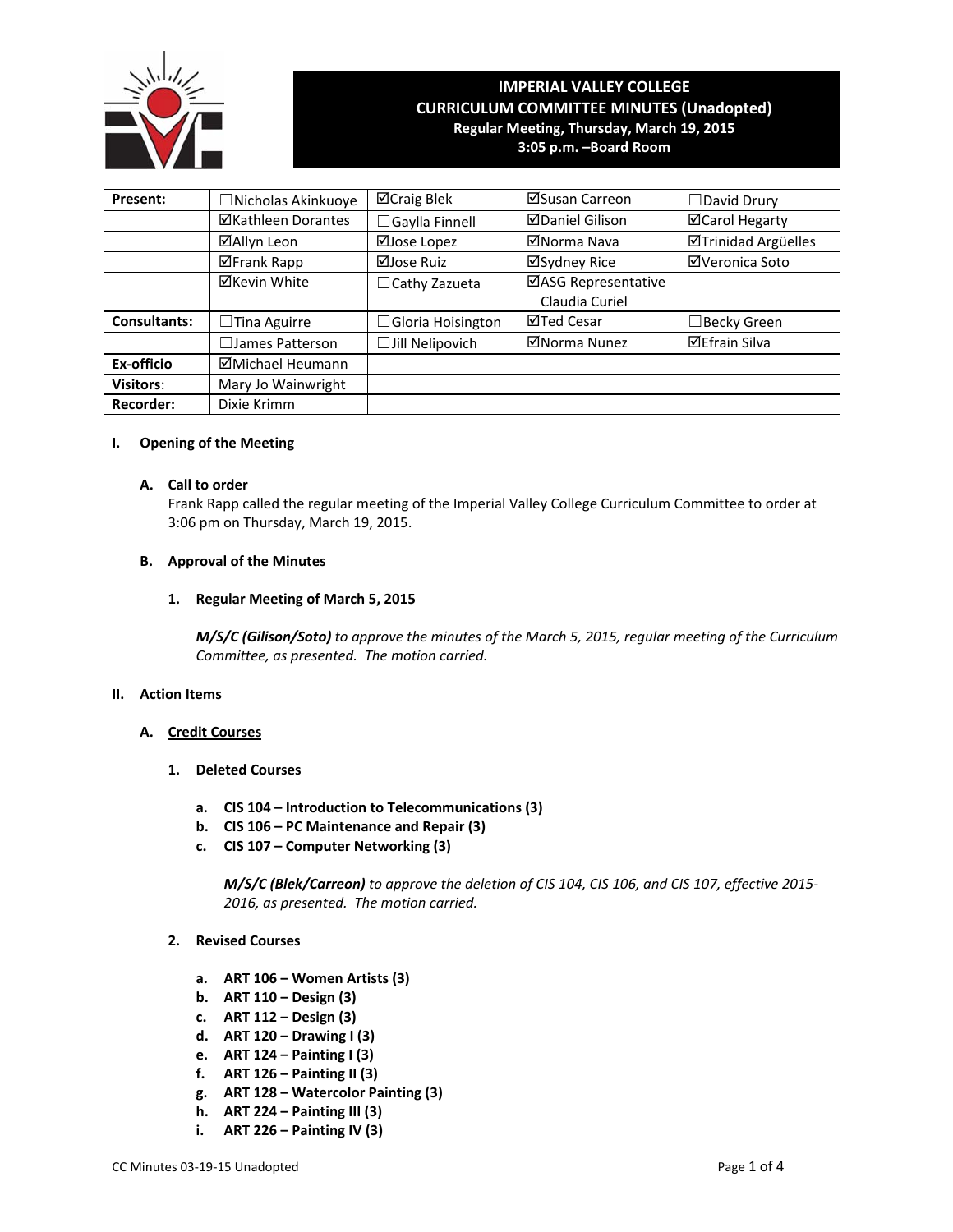- **j. ART 260 – Advertising/Graphic Design (3)**
- **k. BUS 124 – Introduction to Business (3)**
- **l. BUS 126 – Business and the Legal Environment (3)**
- **m. BUS 136 – Human Relations in Management (3)**
- **n. BUS 144 – Principles of Marketing (3)**
- **o. BUS 148 – Personal Finance (3)**
- **p. BUS 220 – Principles of Managerial Accounting (4)**
- **q. CIS 124 – Excel I (1)**
- **r. CIS 125 – Excel II (1)**
- **s. JRN 100 – Introduction to Journalism (3)**
- **t. MUS 100 – Introduction to Music Foundations (3)**
- **u. THEA 120 – Fundamentals of Acting (3)**
- **v. VN 124 – Pharmacology II (2)**
- **w. WELD 100 – Welding Technology (5)**
- **x. WELD 115 – Flux Cored Arc Welding on Plate (3)**
- **y. WELD 120 – Gas Tungsten Arc Welding on Plate (3)**
- **z. WELD 130 – Shielded Metal Arc Welding on Plate (4)**
- **aa. WELD 220 – Gas Tungsten Arc Welding on Pipe (3)**
- **bb. WELD 230 – Shielded Metal Arc Welding on Pipe (3)**

*M/S/C (Blek/Hegarty) to approve the revision to the above courses a. through bb. as indicated in CurricUNET, effective 2015‐2016. The motion carried.*

- **cc. ADS 120 – Introduction to Counseling (3)**
- **dd. PSY 120 – Introduction to Counseling (3)**
- **ee. AG 110 – Environmental Science (3)**
- **ff. ENVS 110 – Environmental Science (3)**
- **gg. AHP 100 – Medical Terminology (3)**
- **hh. AJ 100 – Introduction to the Administration of Justice (3)**
- **ii. AJ 102 – Concepts of Criminal Law (3)**
- **jj. ART 100 – History of Art I (3)**
- **kk. ART 102 – History of Art II (3)**
- **ll. CIS 101 – Introduction to Information Systems (3)**
- **mm. COUN 100 – Personal and Career Development (3)**
- **nn. HUM 100 – Introduction to the Humanities (3)**
- **oo. MUS 100 – Introduction to Music Foundations (3)**
- **pp. MUS 102 – Introduction to Music Literature and Listening (3)**
- **qq. SOC 101 – Introduction to Sociology (3)**

*M/S (\_\_\_\_\_\_\_\_/\_\_\_\_\_\_\_\_) to approve the revision to cap size for items cc. through qq. above, effective 2015‐2016, as presented. The motion:*

*Items cc. through qq. WITHDRAWN.*

#### **3. New Courses**

#### **a. AG 245 – Plant Propagation/Production (3)**

*M/S/C (Gilison/Blek) to approve the addition of AG 245 to the credit curriculum, effective 2015‐ 2016, as presented. The motion carried.*

Daniel explained that this new course is designed for the Agriculture Plant Science ADT which combines content from AG 240 and AG 250 to meet the C‐ID descriptor requirements for this course as indicated on the ADT.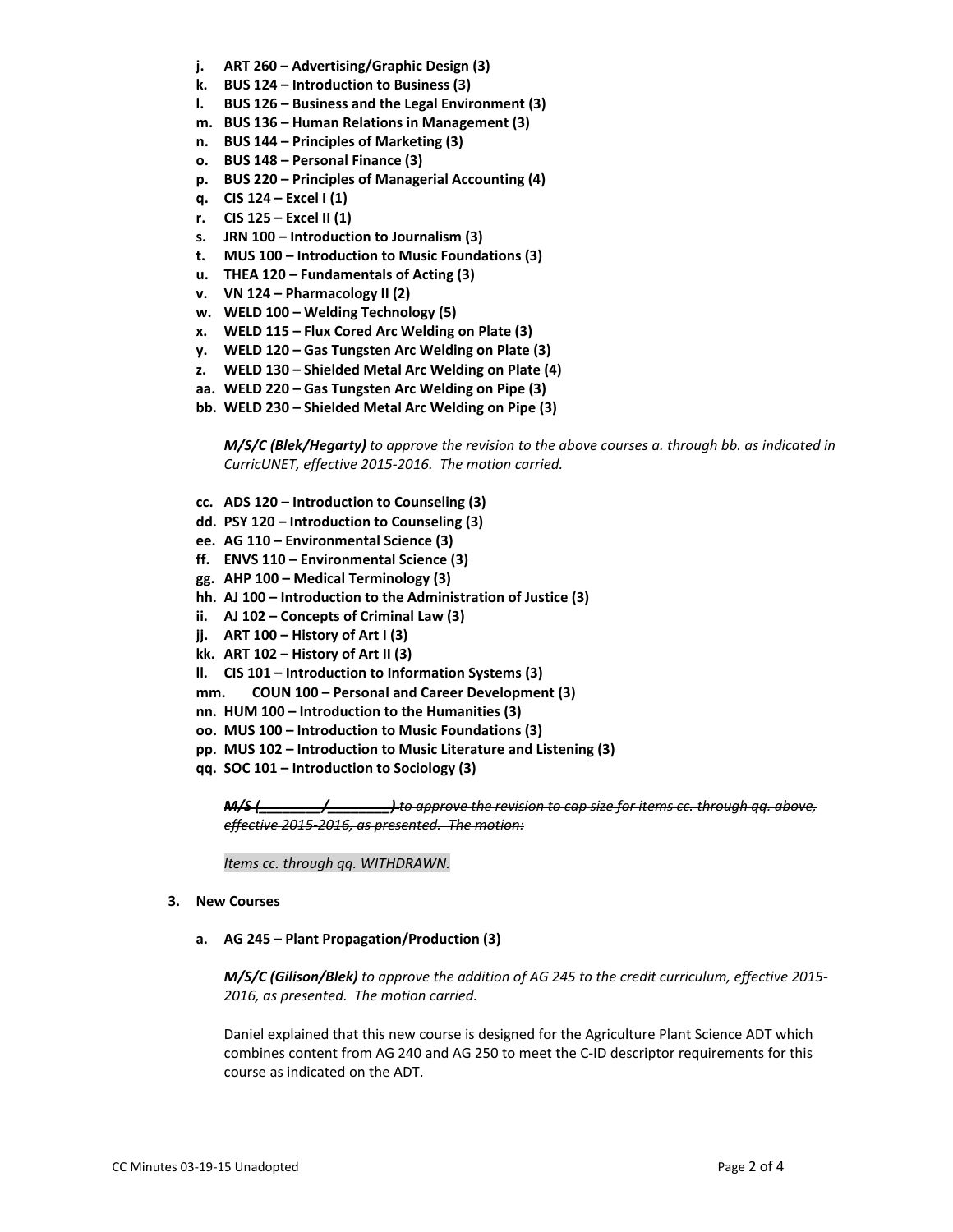## **B. Distance Education Courses – Addendum Documentation**

## **a. NURS 100 – Medication Mathematics (1)**

*M/S/C (Carreon/Blek) to approve the Distance Education Addendum for NURS 100, effective 2015‐ 2016, to provide greater access and allow the inclusion of all modalities of learning, as presented. The motion carried.*

## **C. Degrees and Certificates**

**1. Deleted Degrees and Certificate Programs**

## **a. Business Financial Services Degree and Certificate Program**

*M/S/C (Blek/Hegarty) to approve the deletion of the Business Financial Services Degree and Certificate Program, effective 2015‐2016, as presented. The motion carried.*

#### **b. Business Marketing Degree and Certificate Program**

*M/S/C (Blek/Hegarty) to approve the deletion of the Business Marketing Degree and Certificate Program, effective 2015‐2016, as presented. The motion carried.*

## **c. Court Services Specialist Certificate Program**

*M/S/C (Blek/Leon) to approve the deletion of the Court Services Specialist Certificate Program, effective 2015‐2016, as presented. The motion carried.*

#### **2. Inactivated Degree and Certificate**

#### **a. Legal Assistant Degree and Certificate**

*M/S/C (Blek/Leon) to approve the inactivation of the Legal Assistant Degree and Certificate Program, effective 2015‐2016, as presented. The motion carried.*

#### **3. Revised Degree and Certificate**

#### **a. Electrical Trades Degree and Certificate**

*M/S/C (Carreon/Blek) to approve the revision (removal of BLDC 101 from required courses) to the Electrical Trades Degree and Certificate, effective 2015‐2016, as presented. The motion carried.*

#### **III. Discussion Items**

## **1. Verification of SLO inclusion on syllabi – (Dr. Nick)**

Dixie Krimm relayed the concern from Nicholas Akinkuoye to determine a clear point of verification of SLO inclusion on the course syllabus.

Daniel Gilison mentioned that the syllabus template includes a location for the SLOs.

Some department secretaries that receive syllabi notify faculty if not complete but they mainly verify that syllabi have been submitted. The committee determined that deans are ultimately responsible for verification of SLOs on syllabi.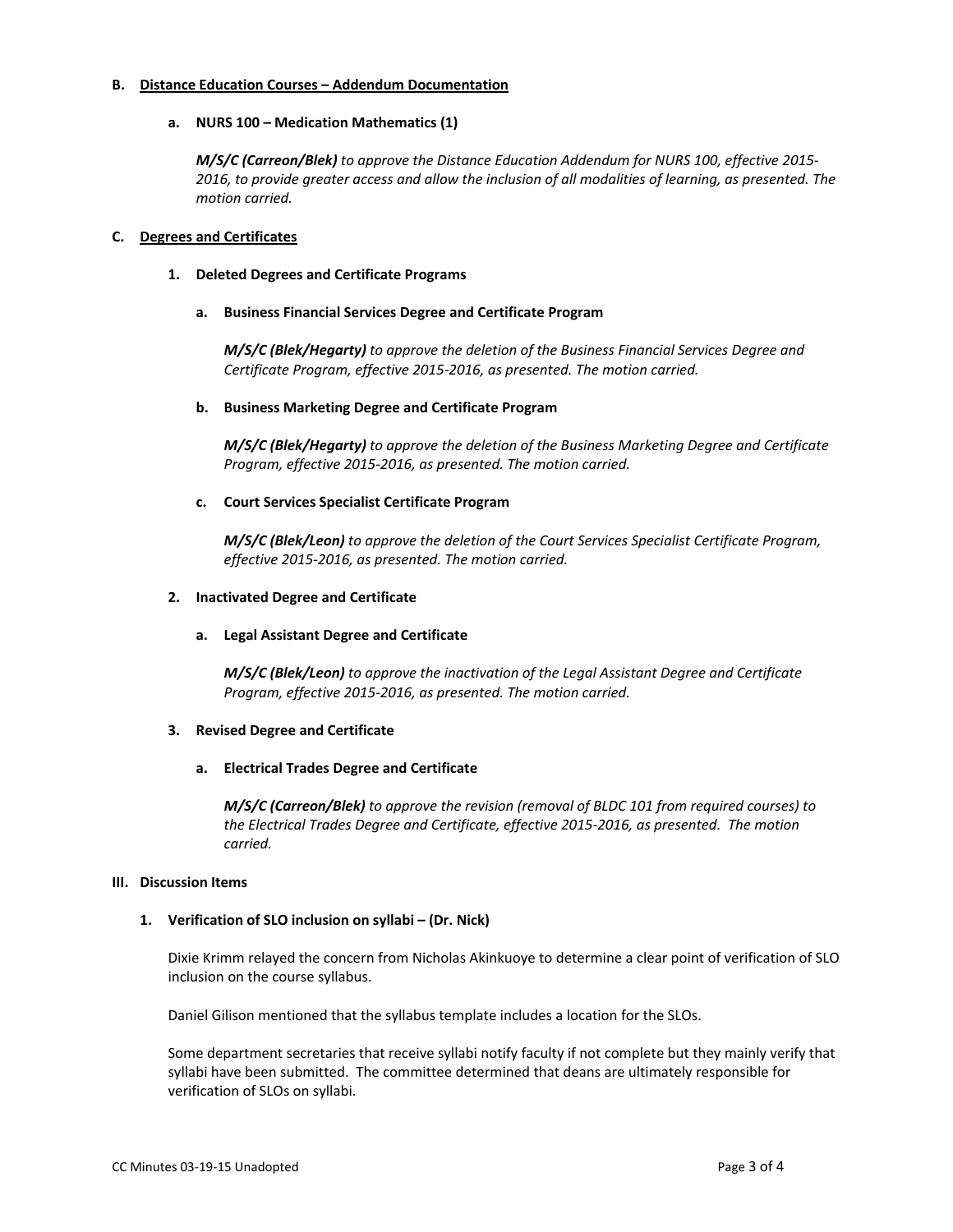#### **IV. Information Items**

#### **1. C‐ID March Newsletter – (Dixie)**

Dixie will be providing the C‐ID newsletters which will be attached to the minutes for reference. Veronica Soto reminded committee members that they could go to the website at www.c-id-net to review course descriptors within their discipline and also encouraged them to sign up to be involved as a faculty discipline review group.

## **V. Other Items**

Norma Nunez – on Saturday, May 9<sup>th</sup>, new prospective students will be on campus and she is inviting Chairs and/or Deans, from 8:00‐12:00 to highlight their programs. This is similar to an open house for students and would be an opportunity for academic programs to recruit for their programs. The event will be located in the 2700 building inside and out. Refreshments will be provided. It will be informal event. There will be drawings. Campus clubs are participating. Tours will be provided. This is for new entering students. Norma will send the information out to the committee. Expecting 500 students and their parents.

Sydney Rice has developed 7 new courses in ESL noncredit. Once approved some of the credit courses will be removed. These courses were developed from examples provided by Los Angeles School District, the information from the class design is attached to the CurricUNET proposals. As part of AB 86, if someone in the county wants services and nobody else wants to provide the services IVC will be the provider. These courses provide for a substantial increase in hours and align with what the high schools are doing. Noncredit ESL courses do not supplant credit courses. Efrain Silva will meet with Sydney and James Patterson to provide more details.

## **VI. Next Regular Meeting: April 2, 2015, 3:05pm in the Board Room**

**VII. The meeting adjourned at 3:35 p.m.** 

In accordance with the Ralph M. Brown Act and SB 751, minutes of the IVC Curriculum Committee record the votes of all committee members as follows: (1) Members recorded as absent are presumed not to have voted; (2) the names of members voting in the minority or abstaining are recorded; (3) all other members are presumed to have voted in the majority.